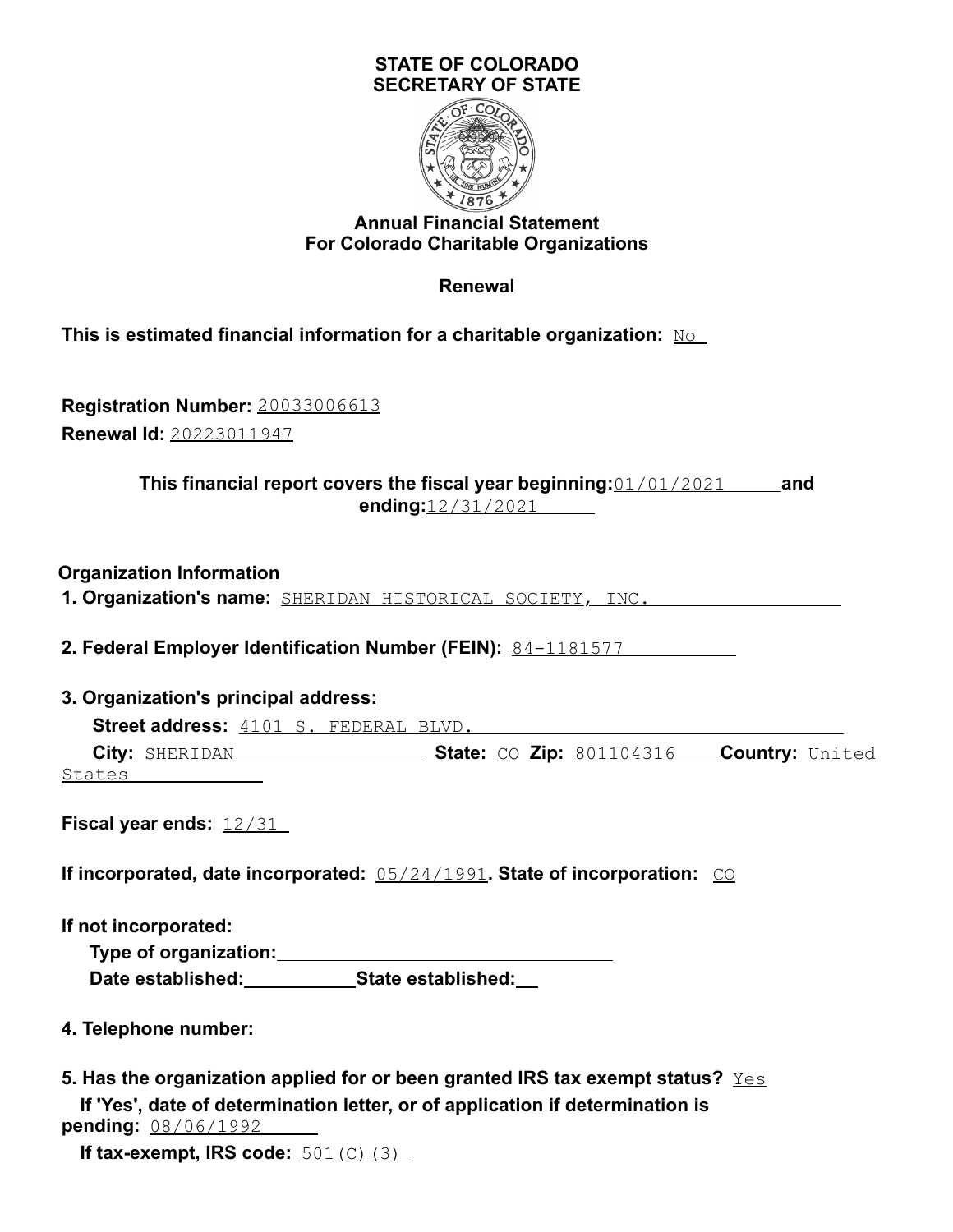| Are contributions to the organization tax deductible? $\frac{Y\in S}{X}$ |  |
|--------------------------------------------------------------------------|--|
|--------------------------------------------------------------------------|--|

**6. NTEE codes that describe your organization:**

ARTS,CULTURE & HUMANITIES

| Financial Summary as of most recent fiscal year end (line numbers are from Form 990)                                     |
|--------------------------------------------------------------------------------------------------------------------------|
| 7. Revenue (Amounts Received During the Year):                                                                           |
| Contributions: \$604.00<br>Government Grants: \$0.00                                                                     |
| Program Service Revenue: \$0.00                                                                                          |
| <b>Investments:</b> \$7.00                                                                                               |
| <b>Special Events and Activities: \$0.00 Special Events and Activities: \$0.00 Special Events</b>                        |
|                                                                                                                          |
| Other: \$0.00                                                                                                            |
| Total Revenue (sum of all revenue items above): \$611.00                                                                 |
|                                                                                                                          |
| 8. Expenses (Amounts Paid Out During the Year):                                                                          |
| <b>Program Services:</b> \$1,117.00                                                                                      |
| Administration - Management and general: \$335.00                                                                        |
| <b>Fundraising: \$0.00 CONVERTS PUNCE AND THE PROPERTY PROPERTY</b>                                                      |
| Total Expenses (sum of expense items listed above): \$1,452.00                                                           |
|                                                                                                                          |
| 9. Summary of Balance Sheet as of Fiscal Year End:                                                                       |
| Total Assets, End of Year: \$7,336.00                                                                                    |
| Total Liabilities, End of Year: \$0.00                                                                                   |
| Net Assets, End of Year (Total Assets - Total Liabilities): \$7,336.00                                                   |
| <b>OPTIONAL CLASSIFICATION OF NET ASSETS</b>                                                                             |
| Unrestricted Net Assets, End of Year: \$7,336.00                                                                         |
| <b>Permanently Restricted Net Assets, End of Year:</b> \$0.00 [100] [2012] [2013] [2013] [2014] [2014] [2014] [2014] [20 |
| Temporarily Restricted Net Assets, End of Year: \$0.00 [199]                                                             |
|                                                                                                                          |
|                                                                                                                          |
| <b>Professional Fundraisers</b>                                                                                          |
| 10. Paid Solicitor / Professional Fund Raising Consultant Organization or Individual                                     |
| <b>Other Information</b>                                                                                                 |
| 11. Fundraising Professionals:                                                                                           |
| <b>Outside Professional Fundraiser fees: \$0.00</b>                                                                      |
|                                                                                                                          |
|                                                                                                                          |

- **12. Is your organization related (other than by association with a statewide of nationwide organization) through membership, governing bodies, trustees, officers, etc., to** any other exempt or nonexempt organization?: No
	- **If 'Yes', the name of the related**